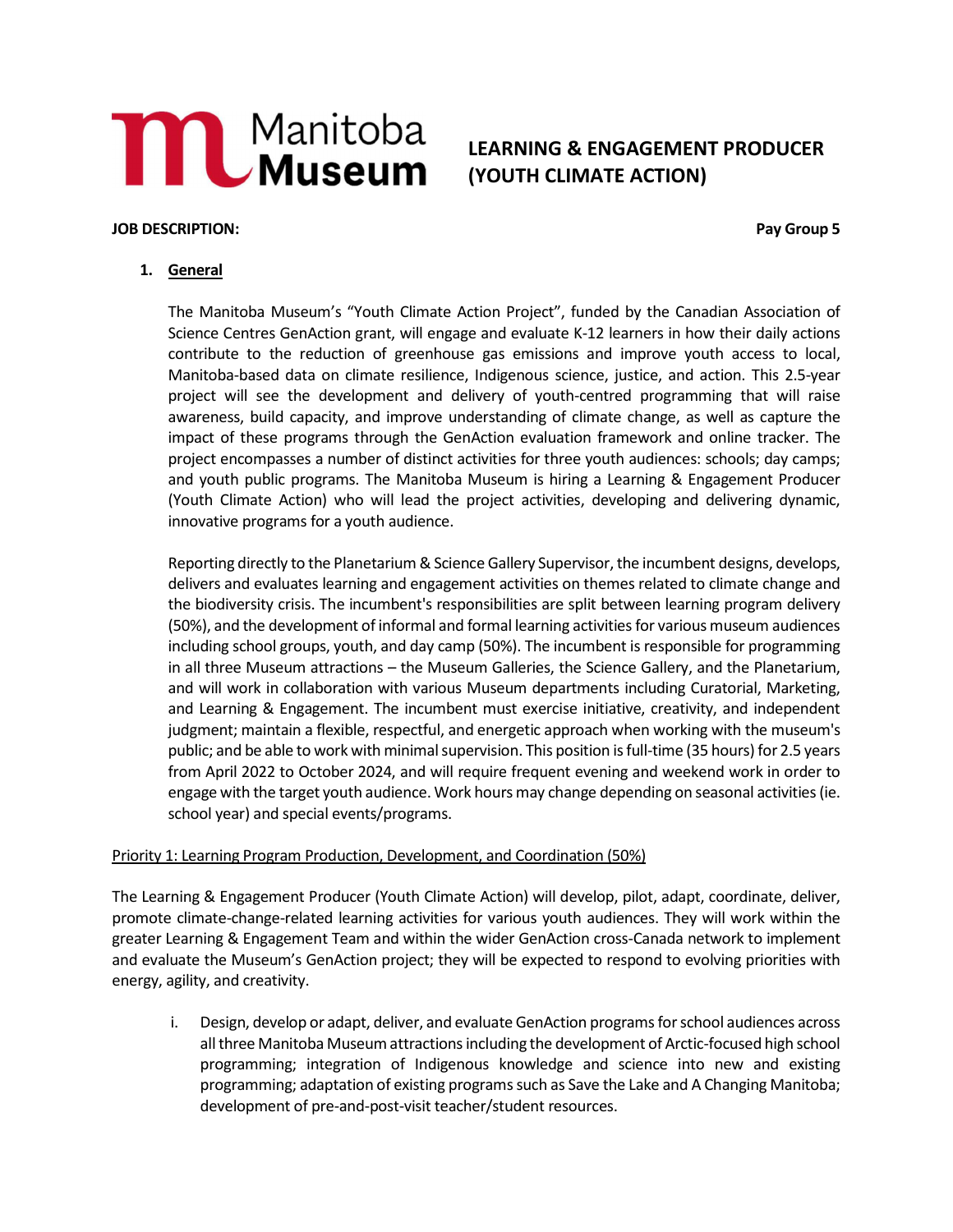- ii. Develop a digital, self-guided museum tour for grades 6-12, focusing on how climate change and the biodiversity crisis is impacting Manitoban biomes.
- iii. Development and promotion of "Climate Action Science Spotlights" for use by the wider GenAction network, teachers, and students.
- iv. Develop a series of GenAction activities to be delivered to day camp youth (K-5) on locallyrelevant climate science.
- v. Spearhead the creation of a "Youth Climate Alliance" a group of youth that will plan events "by and for" the Grade 9-12 audience.
- vi. Develop a series of after-hours/weekend programs for youth ex. panel discussions, film screenings, Earth Day, etc.
- vii. Take part in GenAction forums and meetings
- viii. Lead all GenAction evaluation processes and reporting.
- ix. Seek out and facilitate community partnerships for new opportunities, assist in the maintenance of existing community relationships.
- x. Participate in media interviews within areas of content expertise.
- xi. Assist in development of promotional materials, Teacher's Guide and Annual Report.
- xii. Present views (visitors, staff and volunteers), concerns and needs of the Department as input into management decisions on exhibitions and learning programs to enhance the visitor experience.
- xiii. Other duties as assigned.

### Priority 2: Learning Program Delivery and Maintenance (50%)

To create a positive visitor experience by engaging with diverse audiences, facilitating both formal and informal learning experiences in-person and online, and ensuring visitors' safe, engaging, and inspiring interactions. Ensure ongoing maintenance and functional operations for all GenAction-related learning experiences, and provide ongoing support to public and school programs volunteers.

- i. Deliver GenAction programs for the school, youth, and day camp audiences as per daily schedule, both in-person and online.
- ii. Answer inquiries from and provide information to the general public on all programs, exhibitions and activities.
- iii. Learn pertinent information on departmental programs, permanent galleries and temporary exhibitions as required.
- iv. Setting up and taking down furniture, equipment, specimens, artifacts and other program materials; operating A/V equipment on a daily basis according to programs scheduled, including virtual program digital technologies (Zoom, Teams, Gimbal, iPhones, etc.).
- v. Ensuring sufficient supply inventory for specific programs as assigned.
- vi. Supervising, recruiting, training, and scheduling volunteers for GenAction programming to ensure an optimum experience.
- vii. Supporting and liaising with rental staff for special events.
- viii. Researching program content and liaising with curatorial staff for exhibition or program content as needed.
- ix. Other duties as assigned.